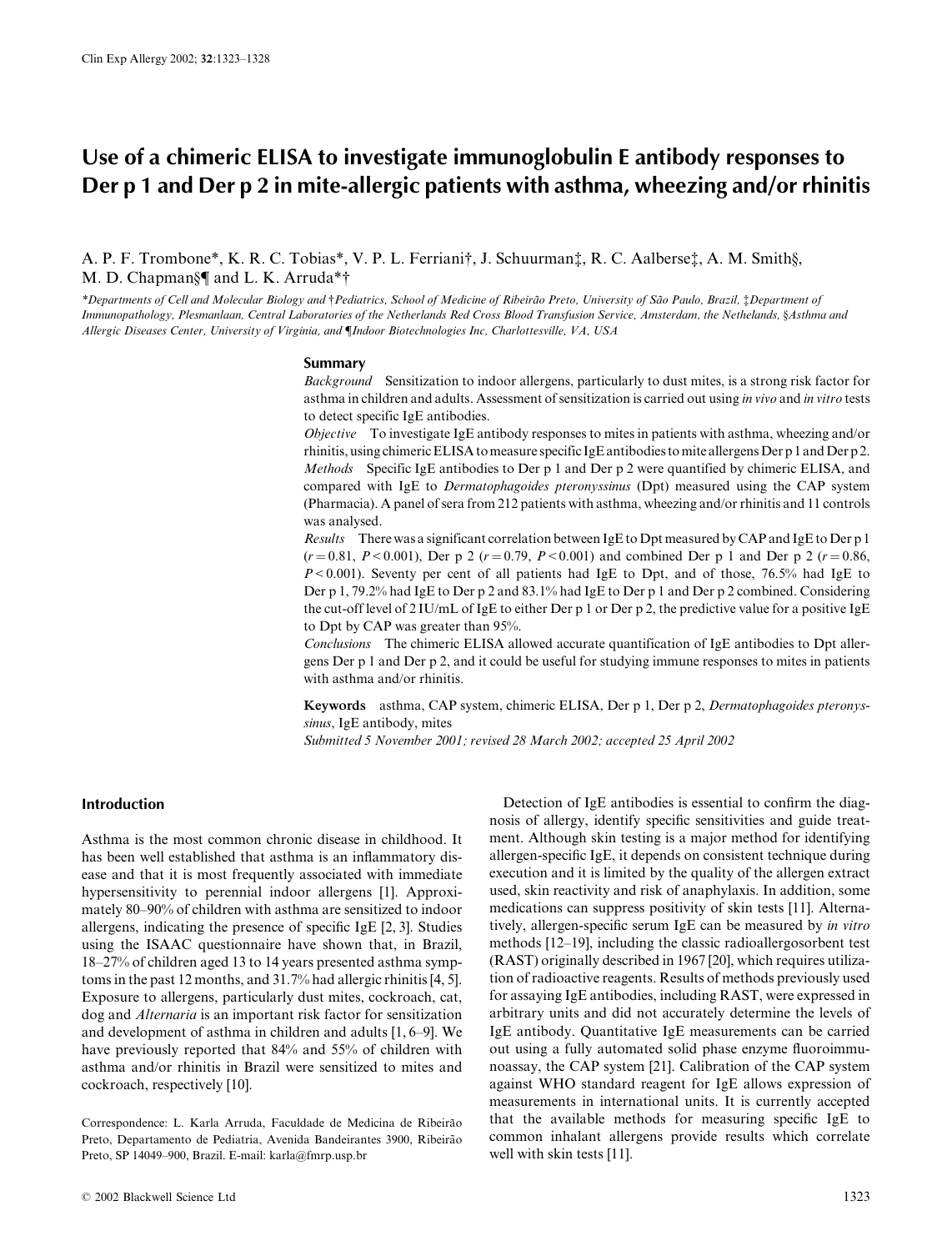IgE antibodies to Der p 1 and Der p 2 have been reported to be present in 80–90% of mite-allergic patients [22–26]. Absolute amounts of specific IgE antibodies to individual allergens can be determined by chimeric ELISA. This method uses a chimeric antibody developed against the mite allergen Der p 2 to set up a control curve. This antibody consists of the heavy-chain variable domains and the light chains of murine monoclonal antibody 2B12 [27], and the heavy chain constant domains of human IgE (2B12-IgE) [28, 29]. The use of a chimeric ELISA to measure Fel d 1 specific IgE antibodies allowed accurate diagnosis of cat allergy, and showed comparable sensitivity with the IgE by CAP system [30]. A chimeric IgG1 antibody to the NP hapten has been previously used as a reference reagent for calibrating measurements of antibodies to  $H$ . influenzae type B [31]. However, the chimeric mouse/human IgE anti-Der p 2 antibody is the only chimeric, allergen-specific IgE antibody that has been reported [28].

The aim of the present study was to assess levels of Der p 1 and Der p 2 specific IgE antibodies in order to investigate the role of these allergens in the immunological response to mites. We have studied IgE-mediated immune responses in patients with asthma, wheezing and/or rhinitis by using the chimeric ELISA for the measurement of specific IgE to mite allergens, and have compared the results with those obtained by using a fluoroenzymeimmunoassay (CAP system).

#### **Methods**

### Subjects

A panel of sera from 212 patients (196 children aged 1 month to 16 years and 16 adults) and 11 controls was analysed. One hundred and twenty-nine sera were from patients with asthma and/or rhinitis, selected from those attending the Pediatric Allergy Clinics at the School of Medicine of Ribeirão Preto, School of Medicine of São José do Rio Preto and Paulista School of Medicine, São Paulo, Brazil. Eighty-three sera were from patients participating in a study of risk factors for acute wheezing in children. These patients were seen at the emergency room of the Clinical Hospital, School of Medicine of Ribeirão Preto, and Santa Lydia Hospital, and required inhaled  $\beta$ agonist for treatment of acute wheezing. Controls were 11 non-allergic non-asthmatic individuals with negative skin test and serum IgE to *Dermatophagoides pteronyssinus* (Dpt). The study was approved by the ethical committees of all the participating institutions. All patients or their guardians provided informed consent to participate in the study.

## Specific IgE to D. pteronyssinus

Serum IgE antibodies to Dpt were determined using the CAP system (Pharmacia), according to the manufacturer's instructions.

## Chimeric ELISA for Der p1 and Der p 2 specific IgE

Specific IgE antibodies to Der p 1 and Der p 2 were measured using a chimeric ELISA, as previously described [30]. Briefly, microtitre plates were coated with 1 µg/well of monoclonal antibodies 5H8 (anti-Der  $p 1$ ) or anti-D $pX$  (anti-Der  $p 2$ ), overnight at 4 °C. For the 'combined' ELISA for Der p 1 and Der p 2, both antibodies were used at the same time to coat the plates, at similar concentrations. After washing, plates were blocked with 1% BSA-PBS Tween, and incubated for 1h with 0.1 mL of dilutions of a Dpt extract (Bayer, Spokane, USA) containing 0.5 µg/mL Der p 1 and/or Der p 2. Plates were washed, sera were added at 1:10 dilution and incubated for 2 h. Biotinylated goat anti-human IgE (1:4000) was added for 1 h, followed by incubation with streptavidin-peroxidase (1:1000). The reaction was developed using 1 mmol 2, 2'-azino-bis (3-ethylbenzthiazoline-6 sulphonic acid) (Sigma, St Louis, MO, USA) and  $H_2O_2$ , and optical densities were measured at 405 nm.

The ELISA for IgE to mite allergens was quantified using a chimeric mouse Fab/human Fc epsilon antibody. This antibody was engineered from the V<sub>H</sub> domains and light chains of a murine mAb to Der p 2 (clone 2B12) and the heavy chain domains of human IgE. Dilutions of 2B12-IgE from 0.14 to 140 ng/mL were used to construct a control curve, using anti-Der p 2 mAb (aDpX) to coat microtitre plates, and Dpt extract  $(10000 \text{ AU/mL},$  Bayer Co., Spokane, WA, USA) as a source of Der p 2. The extract was diluted to contain 500 ng/mL Der p 2 for use in the ELISA. The bound chimeric 2B12-IgE was detected with biotinylated antihuman IgE and streptavidinperoxidase, as described above.

#### Statistical analysis

The Mann-Whitney test was used to assess differences in total IgE levels. IgE antibodies to Dpt and to Der p 1 and Der p 2 were compared by linear regression analysis, using GraphPad Prism. ROC analysis was performed to obtain the cut-off level of 2IU/mL for IgE to Der p 1 and Der p 2, using StatsDirect. Undetectable levels of specific IgE by chimeric ELISA were assigned a value of 0.4 IU/mL to allow statistical analysis.

## **Results**

A schematic representation of the chimeric ELISA is shown in Fig.  $1(a)$ . In order to validate the assay, we have performed IgE antibody measurements using sera from seven individual patients and a serum pool of mite-allergic patients (UVA 94/03), at different dilutions. The results showed that curves obtained using individual sera or mite serum pool were parallel to that of the reference preparation, for the ELISA for IgE to Der p 1, IgE to Der p 2 or IgE to combined Der p 1 and Der p 2 (Figs 1b, c, d, respectively).

We compared IgE responses to Der  $p$  1, Der  $p$  2, and combined Der p 1 and Der p 2, quantified by chimeric ELISA, in a group of 212 patients with asthma, wheezing and/or rhinitis. There was a significant correlation between Dpt IgE measured by CAP and IgE to Der p 1  $(r = 0.81, P < 0.001)$ , Der p 2  $(r=0.79, P<0.001)$  and combined Der p 1 and Der p 2  $(r=$ 0.86,  $P < 0.001$ ) in the group of patients with detectable IgE to Dpt by CAP  $(n = 149)$  (Figs 2a, b, c). Of the 149 patients with IgE to Dpt by CAP, 114 (76.5%), 118 (79.2%) and 123 (83.1%) had IgE antibodies to Der p 1, Der p 2, and combined Der p 1 and Der p 2, respectively. Of the 63 patients who had undetectable IgE to Dpt by CAP, 14 (22.2%), 21 (33.3%) and 12 (19%) had IgE antibodies to Der p 1, Der p 2, and combined Der p 1 and Der p 2, respectively. However, the levels of IgE antibodies were much lower than those measured in sera from patients with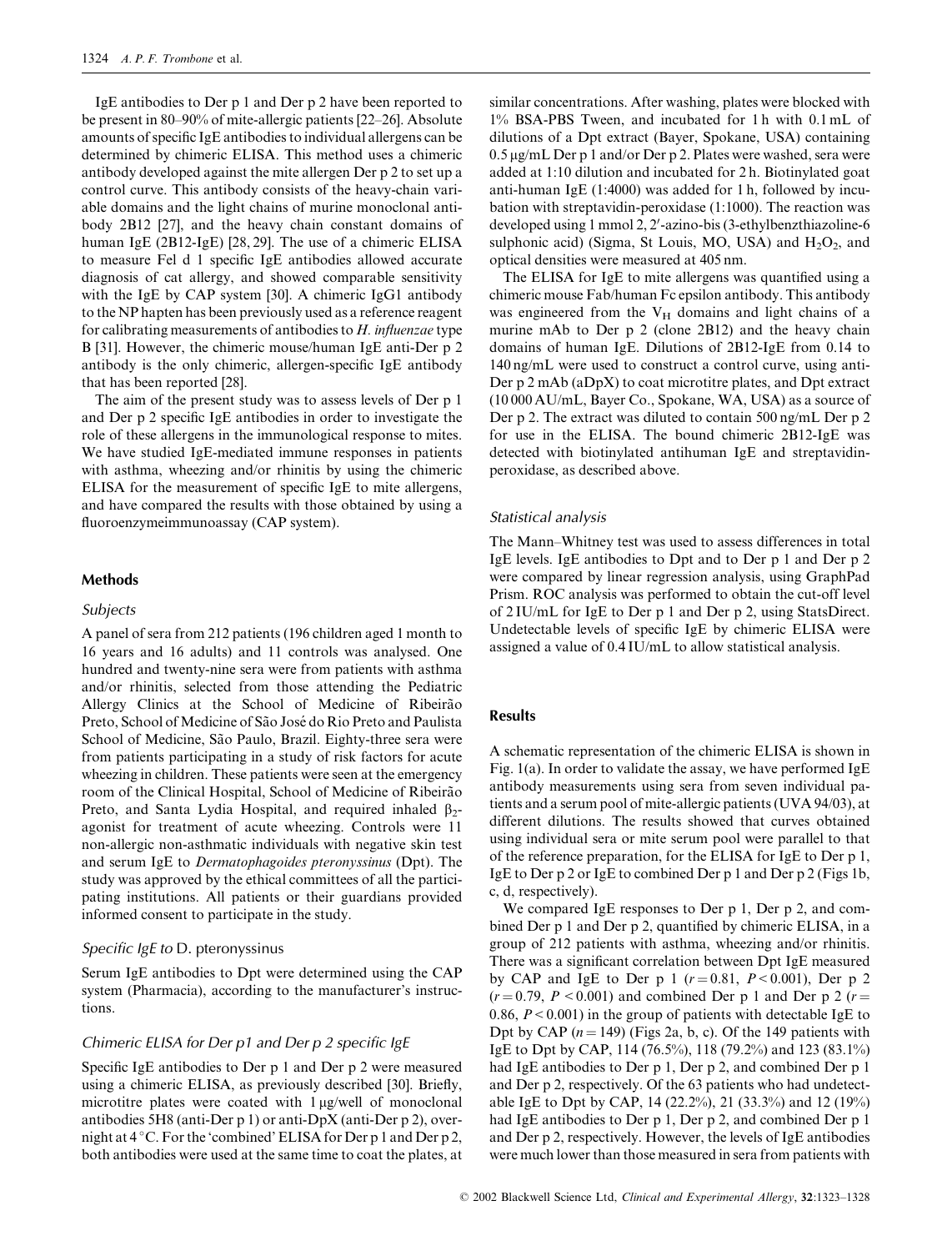

Fig. 1. Schematic representation of the chimeric ELISA (a) and assay curves constructed with the reference standard, serial twofold dilutions of sera from seven individual patients (identification numbers P3, P10, P18, P28, P26, P43 and RP91), and a serum pool from mite-allergic patients (UVA 94/03), in the ELISA for IgE to Der p 1, IgE to Der p 2 or IgE to combined Der p 1 and Der p 2 (b, c and d, respectively). Curves obtained using individual sera or mite serum pool were parallel to that of the reference preparation.

detectable IgE to Dpt, ranging from  $< 0.4$  IU/mL to  $8.8$  IU/mL  $(Table 1).$ 

Considering the CAP system as a reference method, we determined predictive values of the chimeric ELISA including sensitivity, specificity, positive predictive value (PPV) and negative predictive value (NPV). As shown in Table 2, higher sensitivity, specificity, PPV and NPV were obtained using the combined Der p 1 and Der p 2 assay, as compared with Der p 1 or Der p 2 alone. In addition, the performance characteristics of using a level of  $2$  IU/mL of IgE to Der p 1, Der p 2 or both by chimeric ELISA, in predicting a positive measurement of IgE to Dpt by  $CAP$ , are shown (Table 2). The cut-off level of  $2\text{IU/mL}$  has been defined by ROC analysis [32]. Using a 2-IU/mL cut-off level, the positive predictive values for Der  $p \, 1$ , Der  $p \, 2$  or both ranged from 95% to 98%. As expected, the sensitivities were lower, indicating that this cut-off level should only be used to predict a positive IgE to Dpt by CAP, and not as a means of excluding mite allergy.

Comparison of IgE levels to Dpt by CAP and IgE to combined Der p 1 and Der p 2 by chimeric ELISA is shown in Fig. 3.

Most patients with CAP classes equal or greater than 4, considered very high levels of specific IgE, had levels of IgE to Der  $p$  1 and Der  $p$  2 greater than  $2$  IU/mL.

## Discussion

In the present study, we have used a chimeric ELISA to measure IgE antibodies to the major mite allergens Der  $p 1$  and Der  $p 2$ . In keeping with previously reported data using similar methods for measuring IgE to the major cat allergen Fel d 1 [30], our results revealed that the chimeric ELISA is suitable for studying IgE responses to mites. Using a combination of monoclonal antibodies to Der  $p 1$  and Der  $p 2$  as coating antibodies and a chimeric anti-Der p 2 antibody to establish a control curve, it was possible to accurately quantify levels of specific IgE to these allergens in IU/mL in a single assay. Chimeric ELISA results showed a good correlation with measurements of IgE to Dpt done by the CAP system, indicating that reactivity to these allergens is found in most mite-allergic patients.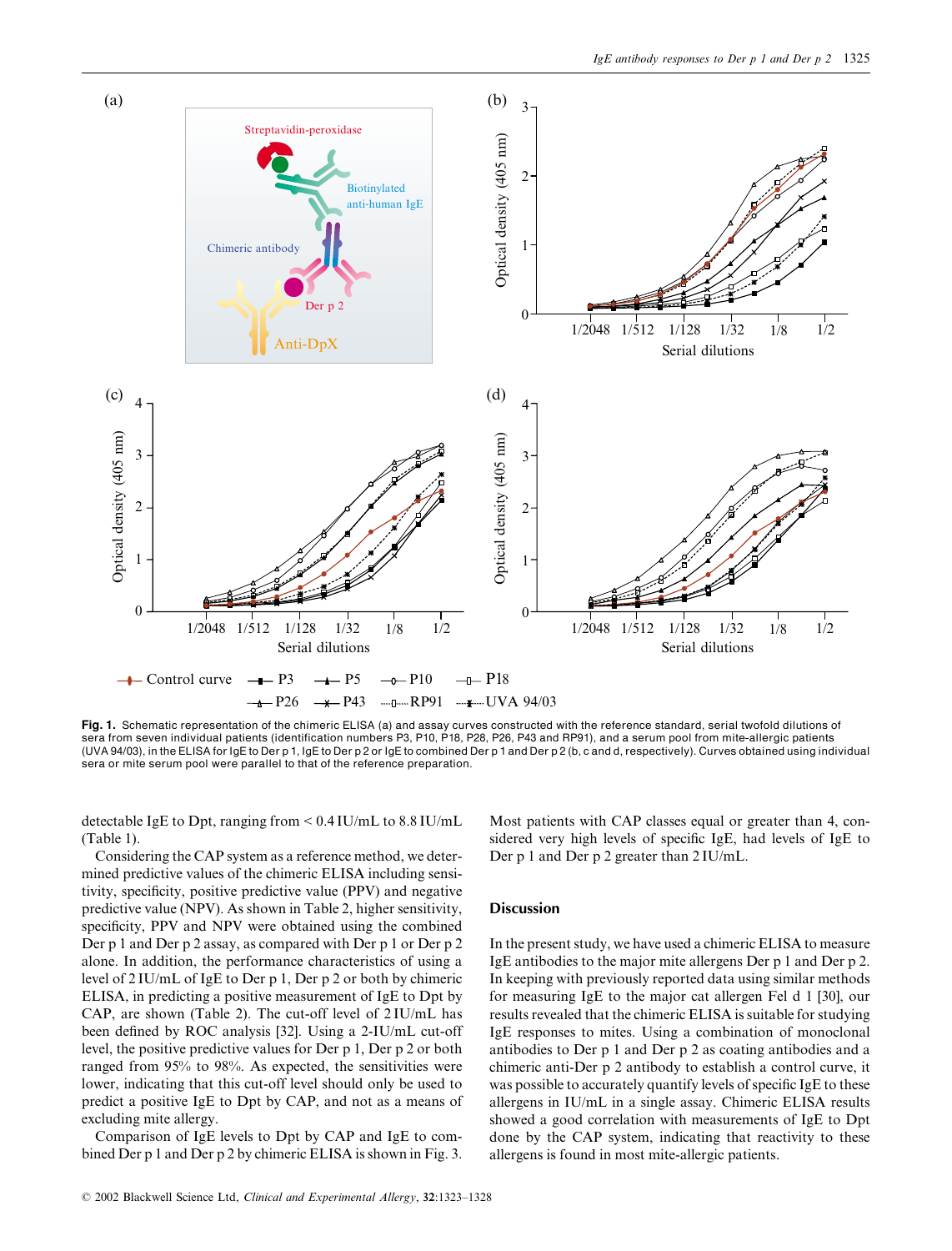

Fig. 2. Correlations of CAP system and chimeric ELISA results. A significant correlation was found of levels of IqE antibodies to D. pteronyssinus measured using the CAP system, as compared with IgE antibodies to Der p 1 (a), Der p 2 (b) and combined assay for Der p 1 and Der p 2 (c), quantified by chimeric ELISA. Undetectable levels of specific IgE by chimeric ELISA were assigned a value of 0.4 IU/mL to allow for statistical analysis

In agreement with previous observations, approximately 20% of our patients had IgE to Dpt, and no detectable IgE to either Der p 1 or Der p 2. At least 13 groups of allergens from Dermatophagoides ssp. mites have been reported, including the major Group 1 and Group 2 allergens [9, 33]. It is possible that reactivity to other mite allergens could account for the observed positivity to Dermatophagoides pteronyssinus.

We have found that a proportion of patients with undetectable IgE to Dpt by CAP had IgE antibodies to Der p 1 and

Table 1. Analysis of IgE antibodies to Der p 1, Der p 2 and combined Der p 1 and Der p 2 using chimeric ELISA and IgE to D. pteronyssinus by CAP system

|                             |               | Chimeric ELISA |                     |  |  |
|-----------------------------|---------------|----------------|---------------------|--|--|
| CAP system                  | Der p 1       | Der p 2        | Der $p 1 + Der p 2$ |  |  |
| CAP positive (class $> 1$ ) |               |                |                     |  |  |
| n                           | 149           | 149            | 148                 |  |  |
| Positive sera (%)           | 76.5%         | 79.2%          | 83.1%               |  |  |
| Range (IU/mL)               | $0.4 - 462.5$ | $0.4 - 125.8$  | $0.4 - 996.7$       |  |  |
| CAP negative (class $= 0$ ) |               |                |                     |  |  |
| n                           | 63            | 63             | 63                  |  |  |
| Positive sera (%)           | $22.2\%$      | $33.3\%$       | 19%                 |  |  |
| Range (IU/mL)               | $0.4 - 8.8$   | $0.4 - 5.6$    | $0.4 - 4.6$         |  |  |

Table 2. Performance characteristics of using the assay detection limit of 0.4 IU/mL and the cut-off level of 2 IU/mL\* of IgE to Der p 1, Der p 2 or both by chimeric ELISA, in predicting a positive measurement of IgE to Dpt by CAP

|            | Sensitivity     | Specificity     | <b>PPV</b>      | <b>NPV</b>      |
|------------|-----------------|-----------------|-----------------|-----------------|
| Der p 1    |                 |                 |                 |                 |
| > 0.4      | 0.77            | 0.78            | 0.89            | 0.58            |
|            | $(0.69 - 0.83)$ | $(0.66 - 0.87)$ | $(0.82 - 0.94)$ | $(0.47 - 0.69)$ |
| $\geq$ 2   | 0.63            | 0.92            | 0.95            | 0.51            |
|            | $(0.55 - 0.71)$ | $(0.82 - 0.97)$ | $(0.87 - 0.98)$ | $(0.43 - 0.61)$ |
| Der p 2    |                 |                 |                 |                 |
| > 0.4      | 0.79            | 0.67            | 0.85            | 0.58            |
|            | $(0.72 - 0.85)$ | $(0.53 - 0.78)$ | $(0.78 - 0.90)$ | $(0.47 - 0.69)$ |
| $\geq$ 2   | 0.73            | 0.92            | 0.96            | 0.59            |
|            | $(0.65 - 0.80)$ | $(0.82 - 0.97)$ | $(0.90 - 0.99)$ | $(0.49 - 0.69)$ |
| Derp $1+2$ |                 |                 |                 |                 |
| > 0.4      | 0.83            | 0.81            | 0.91            | 0.67            |
|            | $(0.76 - 0.89)$ | $(0.69 - 0.90)$ | $(0.85 - 0.95)$ | $(0.55 - 0.78)$ |
| >2         | 0.75            | 0.95            | 0.98            | 0.5             |
|            | $(0.67 - 0.82)$ | $(0.82 - 0.99)$ | $(0.94 - 0.99)$ | $(0.38 - 0.62)$ |

 $PPV = positive$  predictive value;  $NPV = negative$  predictive value. Ninety-five per cent confidence limits are indicated in parenthesis. \*Determined by ROC analysis [32].

Der p 2 by chimeric ELISA (Table 1). One possible explanation would be that high total IgE levels could have interfered by increasing background measurements and therefore causing false-positive results. Total IgE levels were significantly higher in the group of CAP positive/chimeric ELISA positive patients, than in the group of CAP negative/chimeric ELISA positive patients (geometric means 522 kU/L and 40 kU/L, respectively,  $P < 0.001$ , Mann-Whitney test, data not shown). In addition, analysis of 10 sera from non-allergic children aged 3 to 6 years with current Ascaris infection, living in north-east Brazil, with total IgE levels ranging from 881 kU/L to 13 300 kU/L (geometric mean 2713 kU/L) revealed that 9/10 patients had undetectable levels of IgE to Der p 1 and Der p 2 by chimeric ELISA, and only one patient had a level of 1.5 IU/mL of specific IgE to these allergens (data not shown). At present, the significance of the presence of low levels of IgE antibodies to Der p 1 and Der p 2 in patients with undetectable IgE to Dpt by CAP is not clear. Taken together, our results suggest that interference of high total IgE levels within the assay seems unlikely.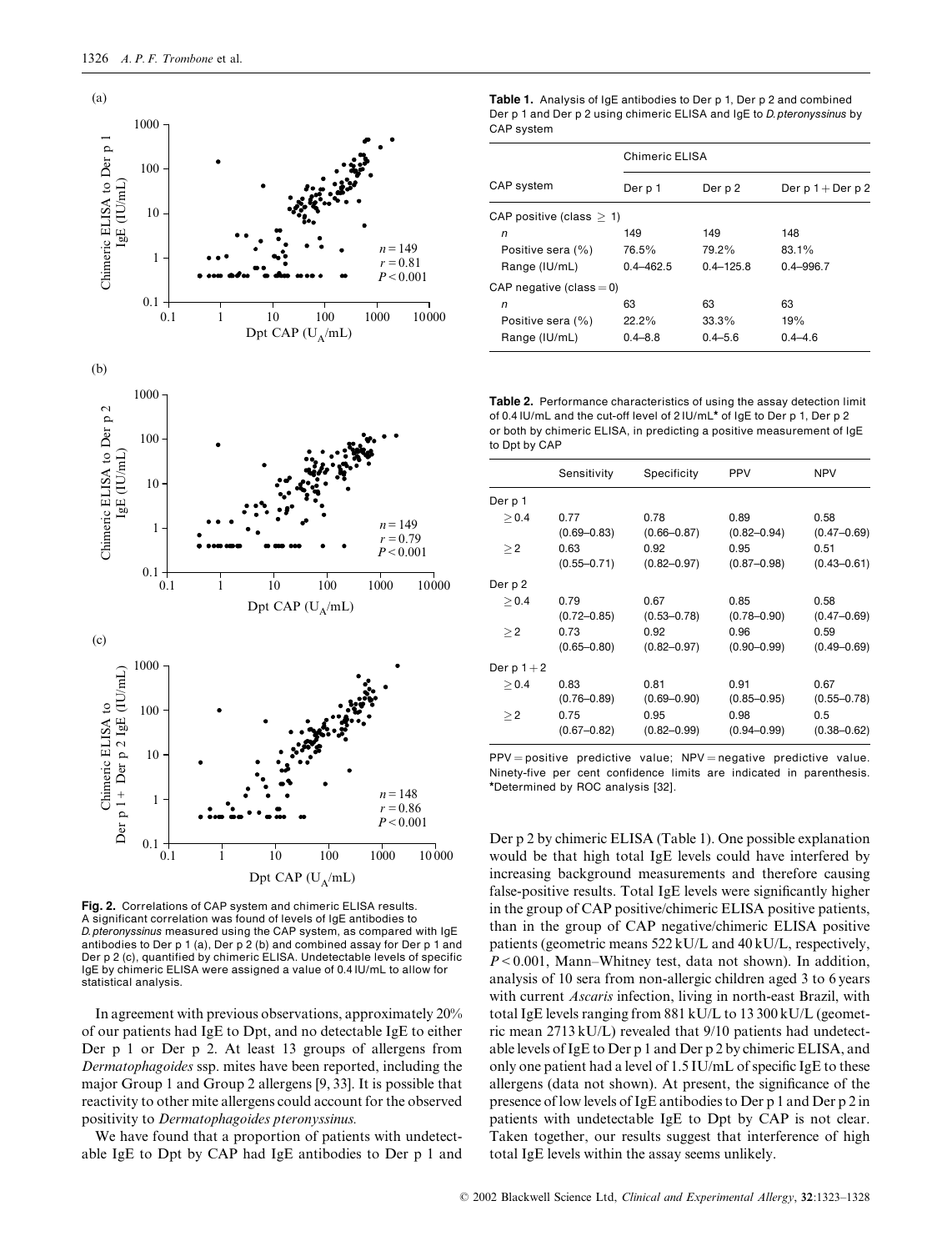

Fig. 3. Comparison of IgE levels to Dpt by CAP and IgE to combined Der p 1 and Der p 2 by chimeric ELISA. Most patients with CAP classes equal or greater than 4, considered very high levels of specific IgE, had levels of IgE to Der p 1 and Der p 2 greater than 2 IU/mL. The dotted line indicates the cut-off level of 2 IU/mL of IgE to Der p 1 and Der p 2.

Recently, an ELISA method for measuring IgE to Der p 2 has been reported, which was shown to be sensitive and specific [26]. In adult patients with asthma, IgE to Der p 2 was detected in 70.8% of patients with positive skin tests to  $D$ . pteronyssinus. Although this method includes similar steps to those assays we have used, the results were obtained in ELISA units/mL. In addition, IgE binding to recombinant allergens coupled to solid phase in the CAP system has been evaluated. Results for mite and Aspergillus allergen Asp f 1 have indicated that measurements of IgE to few recombinant allergens may be sufficient for *in vitro* diagnosis of allergy [34, 35].

In conclusion, we have established that the chimeric ELISA allowed for accurate quantification of IgE antibodies to mite allergens Der p 1 and Der p 2. The chimeric ELISA enables investigators to easily measure IgE to specific mite (Der  $p$  1, Der p 2) or other allergens in large clinical or epidemiological studies. Levels of IgE to major allergens could be used in research studies to monitor effects of environmental control measures or allergen immunotherapy on specific IgE levels over time. Methods that use unpurified natural allergen extracts, including CAP, would not provide comparable detailed analysis. More extensive studies, involving different groups of patients, will be necessary to establish whether the chimeric ELISA system will ultimately be useful for diagnostic purposes. In particular, levels greater than 2 UI/mL of IgE to Der p 1 and Der p 2 (established by ROC analysis) in our study were associated with specificity of  $95\%$  for the presence of IgE to Dpt, suggesting that this assay could be useful for diagnosis of mite allergy.

## Acknowledgements

This study was supported by Fundação de Amparo à Pesquisa do Estado de São Paulo (FAPESP), Virginia's Center for Innovative Technology grant BIO-01-008, and National Institutes of Health Grants AI 32557 and AI 34607. The authors wish to thank Drs Ataide Camara, Jorgete Silva, Patricia Jorge, Valéria Sales, Candida Rizzo and Charles Naspitz, for providing sera from patients with asthma, wheezing and/or rhinitis.

## References

- 1 Busse WW, Lemanske RF. Asthma. N Engl J Med 2001; 344:350-62.
- 2 Gern JE, Lemanske RF, Busse WW. Early life origins of asthma. J Clin Invest 1999; 104:837–43.
- 3 Platts-Mills TA, Rakes G, Heymann PW. The relevance of allergen exposure to the development of asthma in childhood. J Allergy Clin Immunol 2000; 105:S503-8.
- 4 The International Study of Asthma and Allergies in Childhood (ISAAC) Steering Committee. Worldwide variation in prevalence of symptoms of asthma, allergic conjunctivitis, and atopic eczema. ISAAC. Lancet 1998; 351:1225-32.
- 5 Vanna AT, Arruda LK, Naspitz CK, Solé D. International study of asthma and allergies in childhood: validation of the rhinitis symptom questionnaire and prevalence of rhinitis in schoolchildren in São Paulo, Brazil. Pediatr Allergy Immunol 2001; 12:95-101.
- 6 Nelson HS, Szefler SJ, Jacobs J, Huss K, Shapiro G, Sternberg AL. The relationships among environmental allergen sensitization, allergen exposure, pulmonary function, and bronchial hyperresponssiveness in the Childhood Asthma Management Program. J Allergy Clin Immunol 1999; 104:775-85.
- 7 Eggleston AP, Arruda LK. Ecology and elimination of cockroaches and allergens in the home. J Allergy Clin Immunol 2001; 107:  $S422-9$
- 8 Sporik R, Platts-Mills TA. Allergen exposure and the development of asthma. Thorax 2001, 56:II58-63.
- 9 Platts-Mills TAE, Vervloet D, Thomas WR, Aalberse R, Chapman MD. Indoor allergens and asthma: Report of the Third International Workshop. J Allergy Clin Immunol 1997; 100:  $S2 - 24$
- 10 Santos ABR, Chapman MD, Aalberse RC et al. Cockroach allergens and asthma in Brazil: identification of tropomyosin as a major allergen with potential cross-reactivity with mite and shrimp allergens. J Allergy Clin Immunol 1999; 104:329–37.
- 11 Yunginger JW, Ahlstedt S, Eggleston PA et al. Quantitative IgE antibody assays in allergic diseases. J Allergy Clin Immunol 2000; 105:1077-84.
- 12 Hamilton RG. Laboratory analysis in the diagnosis of human allergic disease. Methods: a Companion to Meth Enzymol 1997; 13:25-32.
- 13 Plebani M, Bernardi D, Basso D, Borghesan F, Faggian D. Measurement of specific immunoglobulin E. intermethod comparison and standardization. Clin Chem 1998; 44:1974-9.